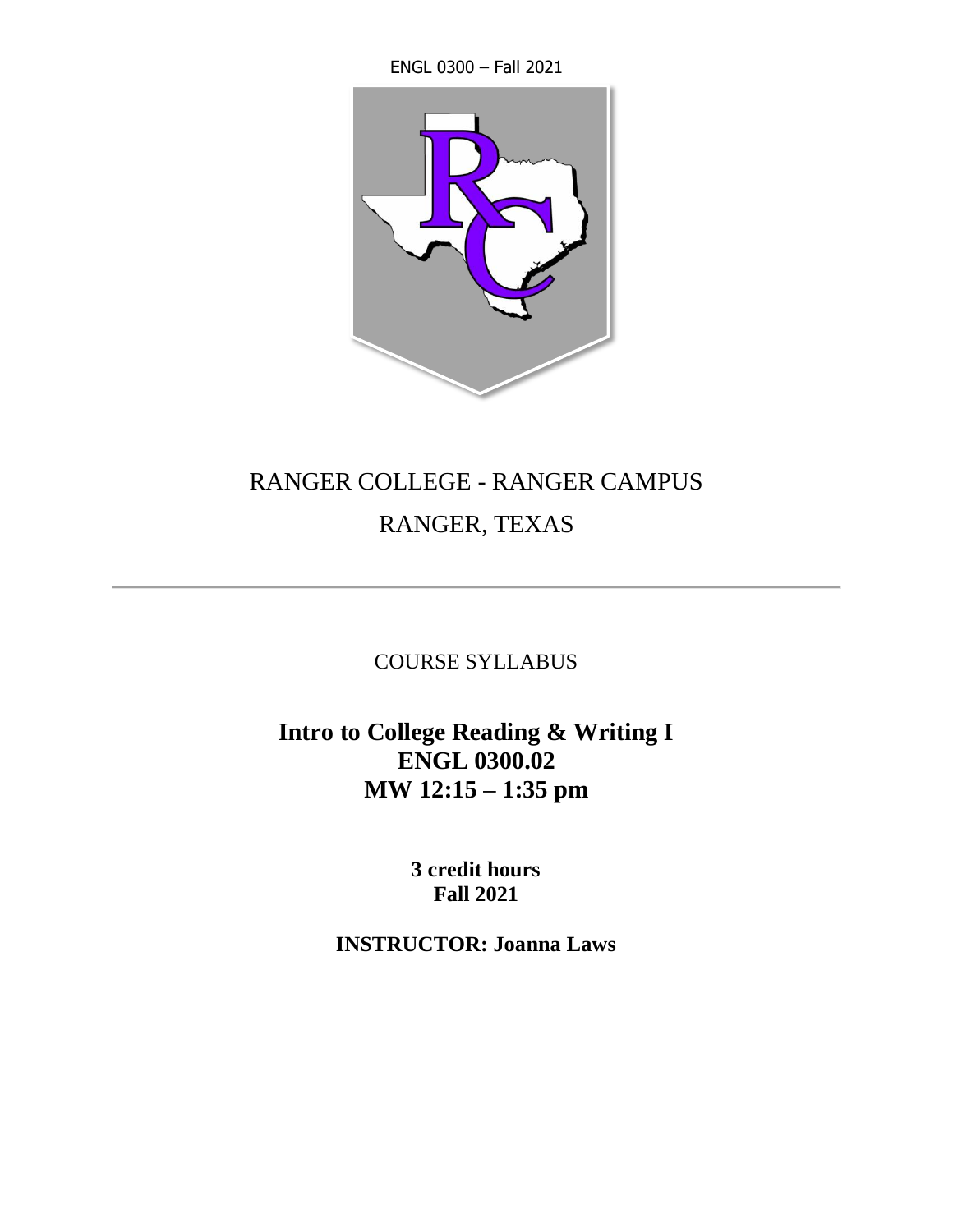| Joanna Laws                    |
|--------------------------------|
| jlaws@rangercollege.edu        |
| Jameson, Ranger Campus         |
| (254) 488-1440 (Cell)          |
| MW 10:30-11:00 am              |
| TR 9:00-10:45 am, 2:00-3:30 pm |
|                                |

#### **I. Texas Core Curriculum Statement of Purpose**

Through the Texas Core Curriculum, students will gain a foundation of knowledge of human cultures and the physical and natural world, develop principles of personal and social responsibility for living in a diverse world, and advance intellectual and practical skills that are essential for all learning.

#### **II. Course Description**

This course includes strategies for advancing reading comprehension and facilitating critical analysis of text. Further, this course will include instruction on active reading strategies using text structure to improve comprehension, interpreting, and evaluating reading materials. This course will integrate critical analysis of text into writing instruction focused on the composition of essays, including pre-writing, drafting, organization, focus, unity, and revising and editing. This course includes a required lab.

#### **III. Required Background or Prerequisite**

The student has been holistically placed in ENGL 0300 using prior coursework, high school GPA, and TSI scores.

#### **IV. Required Textbook and Course Materials**

No required textbook. All required readings will be accessible on Blackboard or through other, free websites. You will also need regularly access to paper writing implements, highlighters, a folder for your work, and dependable computer access.

#### **V. Course Purpose**

Courses in this category focus on developing ideas and expressing them clearly, considering the effect of the message, fostering understanding, and building the skills needed to communicate persuasively. Courses involve the command of oral, aural,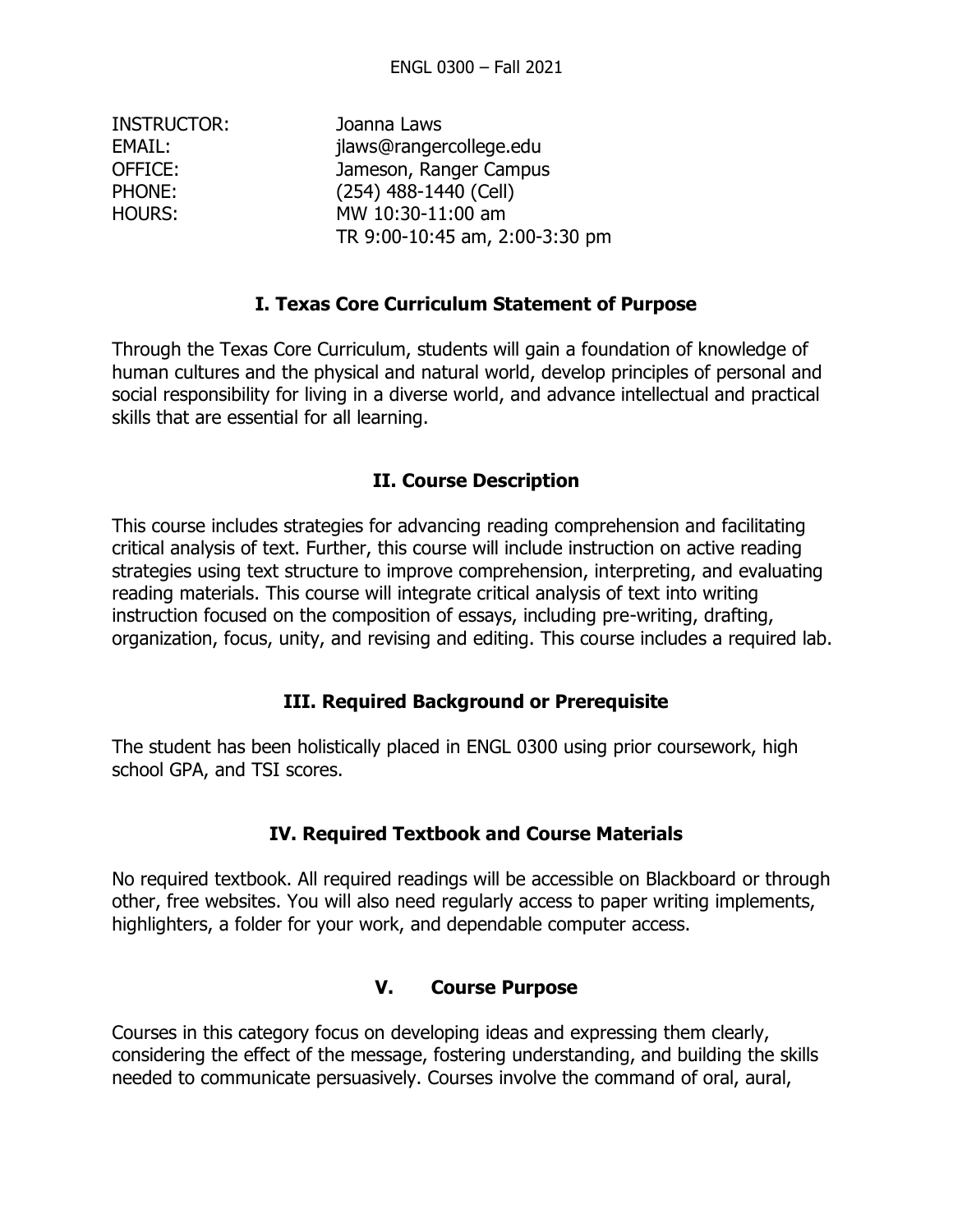written, and visual literary skills that enable people to exchange messages appropriate to the subject, occasion, and audience.

## **VI. Learning Outcomes**

Upon the successful completion of this course, students will:

- Locate explicit textual information, draw complex inferences, and describe, analyze, and evaluate the information within and across multiple texts of varying lengths.
- Comprehend and use vocabulary effectively in oral communication, reading, and writing.
- Identify and analyze the audience, purpose, and message across a variety of texts.
- Describe and apply insights gained from reading a variety of texts.
- Compose a variety of texts that demonstrate reading comprehension, clear focus, logical development of ideas, and use of appropriate language that advance the writer's purpose.
- Determine and use effective approaches and rhetorical strategies for given reading and writing situations.
- Generate ideas and gather information relevant to the topic and purpose, incorporating the ideas and words of other writers in students' writing using established strategies.
- Evaluate relevance and quality of ideas and information in recognizing, formulating, and developing a claim.
- Develop and use effective reading and revision strategies to strengthen the writer's ability to compose college-level writing assignments.
- Recognize and apply the conventions of standard English in reading and writing.

## **VII. Core Objectives**

This course meets the following of the six Core Objectives established by Texas:

- ☒ **Critical Thinking Skills (CT) –** Creative thinking, innovation, inquiry, and analysis; evaluation and synthesis of information
- ☒ **Communication Skills (COM) –** effective development, interpretation and expression of ideas through written, oral, and visual communication
- ☐ **Empirical and Quantitative Skills (EQS) –** The manipulation and analysis of numerical data or observable facts resulting in informed conclusions
- ☐ **Teamwork (TW) –** The ability to consider different points of view and to work effectively with others to support a shared purpose or goal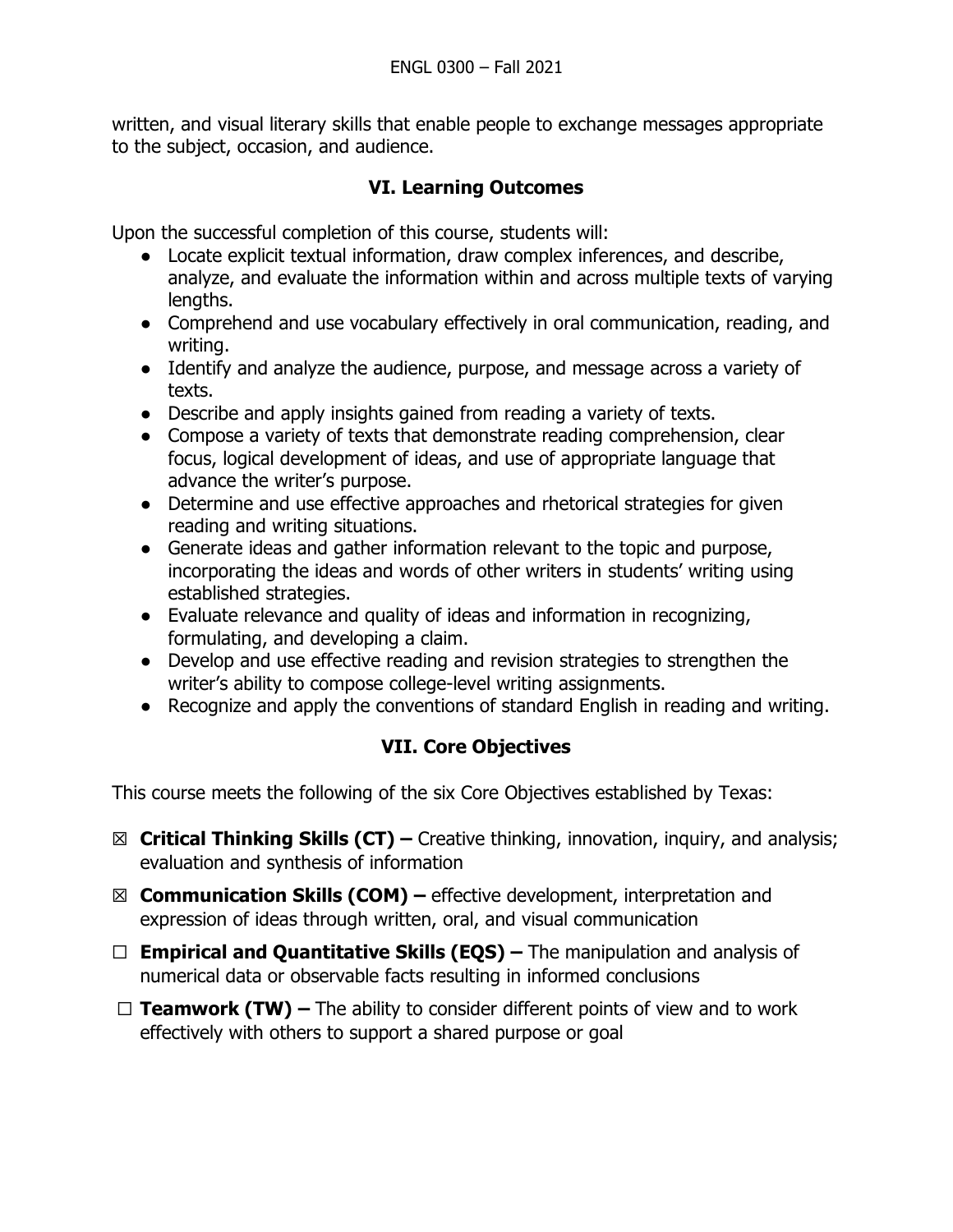- ☐ **Social Responsibility (SR) –** Intercultural competence, knowledge of civic responsibility, and the ability to engage effectively in regional, national, and global communities
- ☒ **Personal Responsibility (PR) –** The ability to connect choices, actions, and consequences to ethical decision-making

## **VIII. Methods of Instruction**

This is a multimedia class, and as such, it may include assigned readings, electronic documents, interactive lectures, discussions, videos, in-class examinations, group projects, etc. Students are expected to maintain access to both computer writing programs and email. Students will be expected to use Blackboard throughout the semester as part of their coursework.

## **IX. Methods of Assessment**

Official grades for this class are recorded in Blackboard. Final course grades will be posted in Campus Connect for your transcript.

- 80% General Activities & Assignments (homework, in-class assignments, grammar activities, attendance & participation, completion checks, etc.)
- 20% Final Exam

### **A grade of I (Incomplete) will be assigned only under extreme circumstances.**

**General Activities & Assignments** - General assignments include homework, discussions and group work, assigned grammar activities, and other small assignments and activities that may arise over the course of the semester. I will drop the three lowest grades and average together the rest to get this portion of the grade.

**Final Exam** - There will be a terminal experience at the close of this course. Students must complete all components of the final exam during the scheduled final exam time. Any deviations from the final exam schedule should be discussed with the instructor well in advance.

Grading scale:  $A = 90-100\%$  B = 80-89 C = 70-79 D = 60-69 F = Below 60

**Early Exit from the Course:** State law says that you make take or retake the TSI at any time. If you pass it, you will be considered college-ready and be exempt from attendance in any further developmental courses in that discipline. **However,** that does NOT protect your grade in the course, and in addition, your GPA and your financial aid will be at risk. In order to prevent some horrible result, be sure to immediately discuss with me any plans you have to exit from the course early by taking the TSI. I can help you do so and protect you from those consequences.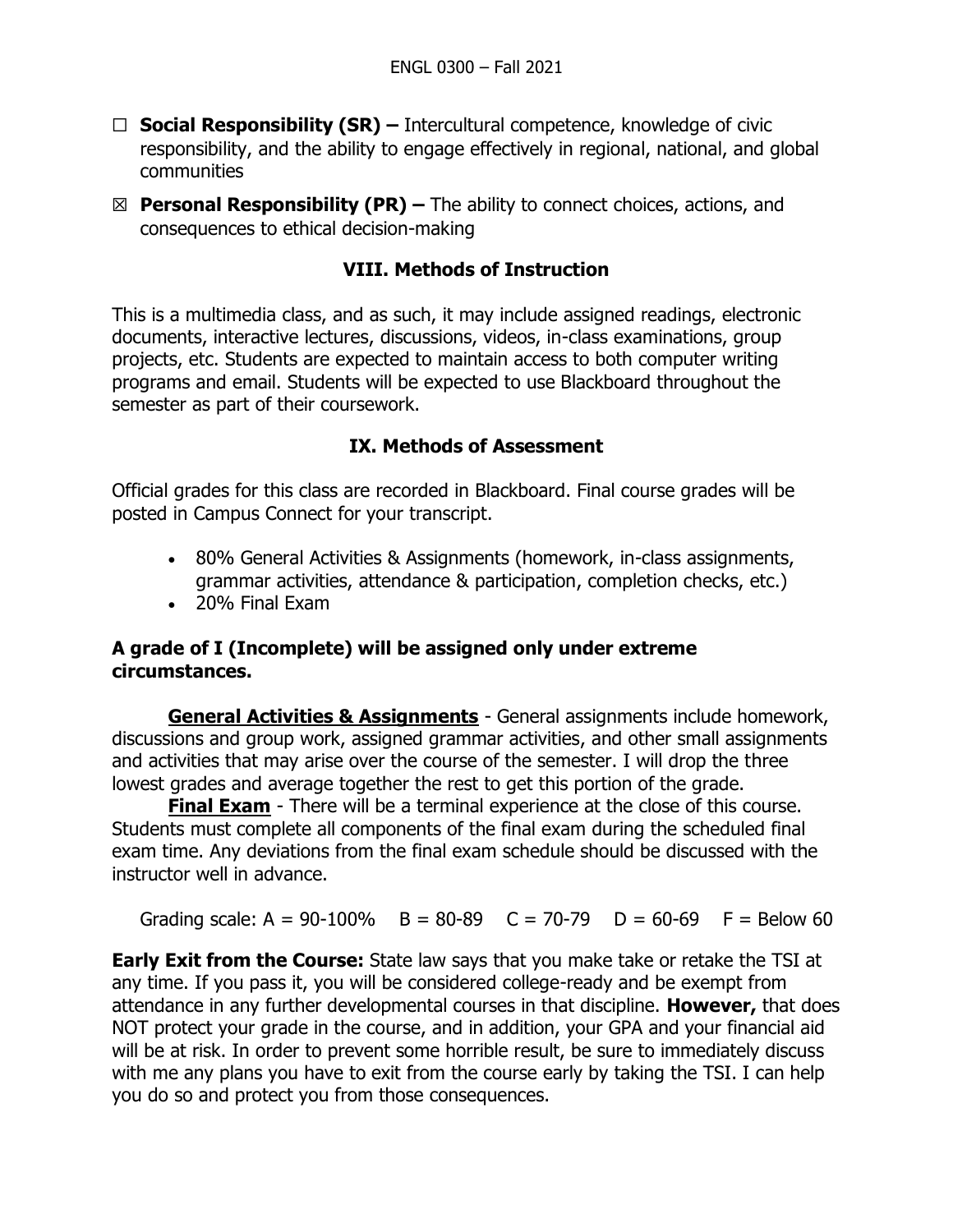## **X. Course/Classroom Policies**

**Attendance:** Prompt and regular class attendance and participation is considered necessary for satisfactory work. It is the responsibility of the instructor to keep an accurate and comprehensive record of attendance.

Ranger College recognizes that absence from class may occur due to illness, death or illness in the immediate family, observance of a religious holiday, or participation in a school or College-sponsored activity. (Absences due to participation in a College-sponsored activity must be authorized by the college.) Documentation may be required to corroborate the excused absence. Make up work will be allowed only for excused absences.

Since deadlines are published ahead of time, it is the student's responsibility to connect and/or log in regularly and often and to keep up with course requirements. If a student fails to attend class, access the streaming session (if needed), and/or log into Blackboard for three full calendar weeks, and if the instructor deems a student failing due to excessive absences and/or failure to make up work due to absences, the student **may** be dropped from the class. **The last day for students to drop in the Fall term with a W is Friday, October 29th.**

If bad weather (a storm knocks out your internet) or quarantine restrictions keep you from accessing technology or our online platform for more than 2 days, please let me know by email or text.

**Late Work:** A major assignment is due by the stated due date and time unless for some reason I announce a change or unless you have made special arrangements with me. Writing assignments turned in after that time may receive a deduction in grade (one half grade per calendar day).

Quizzes and most in-person class activities may not be made up. Online discussions and activities may not be made up since most of those will have a "window" in which they can be completed. Once the due date and time for that activity has passed, you're out of luck. However, if you miss something because of an excused event, please contact me.

I don't anticipate a situation like this, but just in case: essays that are written in class may not be done outside of class. In case of absence on the day of an in-class essay, it must be made up in coordination with the on-site proctor. Also, in order to make up an in-class essay, you must contact me on or before the scheduled day of the writings.

Assignment sheets will be given, listing dates and requirements. The student is responsible for knowing the assignment for each day and for being prepared for class, regardless of circumstances.

**Course Content:** College-level courses may include controversial, sensitive, and/or adult material. Students are expected to have the readiness for college-level rigor and content.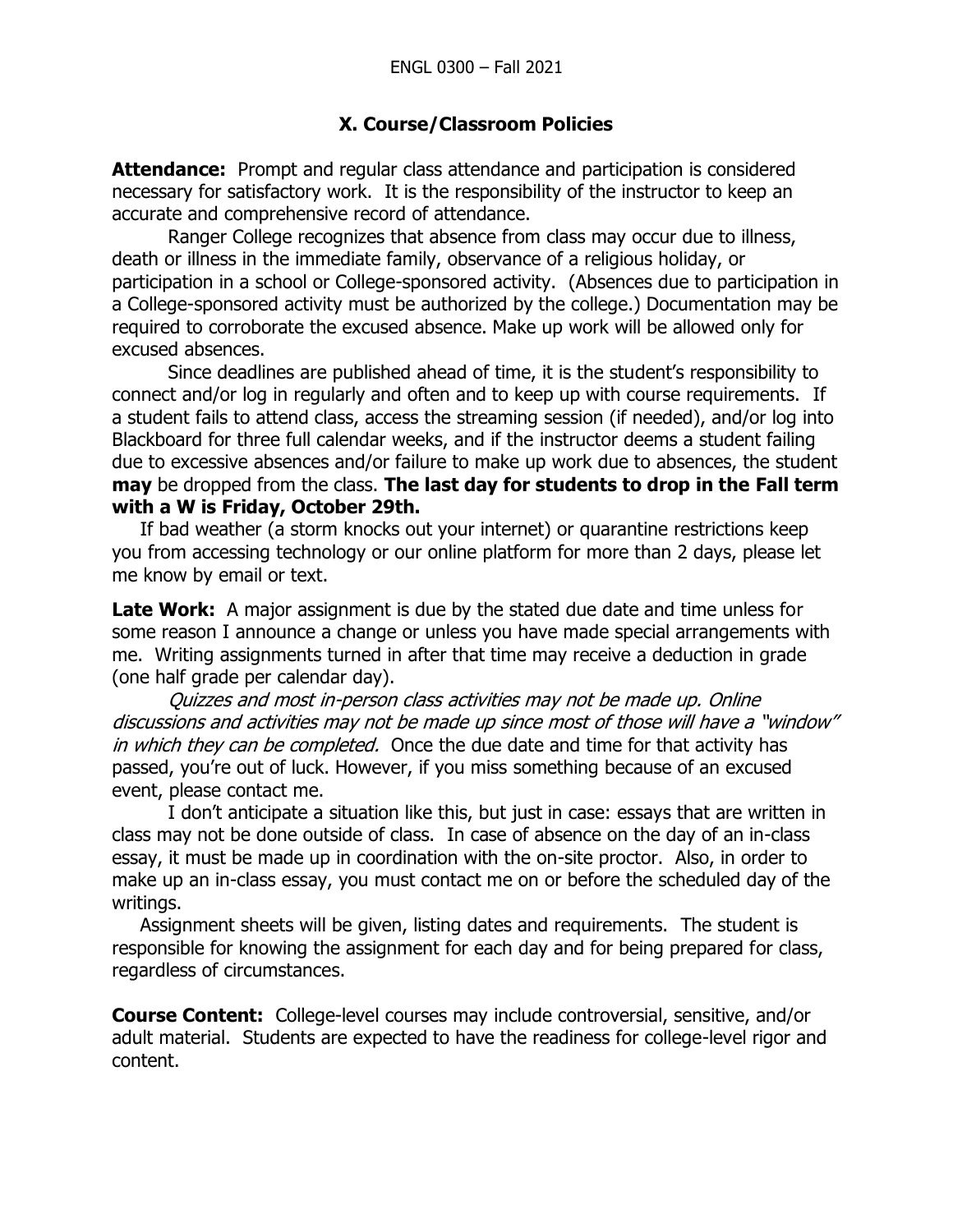**Classroom Civility/Student Conduct:** I expect you to respect the rights of the other class members by not speaking disrespectfully to one another and/or to me. Even though this course may become a hybrid environment, there are real people tied to the names that appear on the screen, and while we may engage in lively debates and ultimately agree to disagree, we're doing so without the plan or intent of making enemies. You may be barred from the course if you cannot conduct yourself appropriately.

**Student Technology Use:** Since some of the resources we'll be accessing are electronic, you can expect that reliable and regular access to technology will be a significant part of completing any work. Hopefully, you have your own laptop computer or can get to a campus lab regularly. In any event, be sure to make alternative arrangements if your computer crashes, your internet goes out, you can no longer access an on-campus lab, or something else renders your technology "toast." Know what resources are provided by your local libraries (municipal and/or school), find out where you can get a free wifi signal in a pinch (Sonic and some churches may be "hot spots"), and line up a backup computer in case yours suddenly decides to die. Also, consider saving your files to your Google Docs folder or some other cloud-based storage service. Hopefully, if you're prepared, you won't have your session thrown into chaos, which could turn your grade to "toast."

**You should log into Blackboard two-three times per week** during the term to make sure you are keeping up with course requirements. More frequent logging in is highly recommended.

**Academic Integrity:** Academic integrity is a fundamental value upon which colleges and universities are built. There are five fundamental values that characterize an academic community of integrity: honesty, trust, fairness, respect, and responsibility. Acts of academic dishonesty compromise these values and undermine the process by which knowledge is created, shared, and evaluated. Repeated offenses cast suspicion not only upon the integrity of the individual, but also damage the reputation of the college.

Acts of academic dishonesty include, but are not limited to, cheating on a test, plagiarism, and collusion.

"Cheating on a test" shall include copying from another student's test paper; using test materials not authorized by the person administering the test; collaborating with or seeking aid from another student during a test without permission from the test administrator; knowingly using, buying, selling, stealing, or soliciting, in whole or in part, the contents of an un-administered test; unauthorizedly transporting or removing, in whole or in part, of the contents of an un-administered test; substituting for another student, or permitting another student to substitute for oneself, to take a test; bribing another person to obtain an un-administered test or information about an unadministered test.

"Plagiarism shall be defined as the appropriating, buying, receiving as a gift, or obtaining by any means another's work and the unacknowledged submission or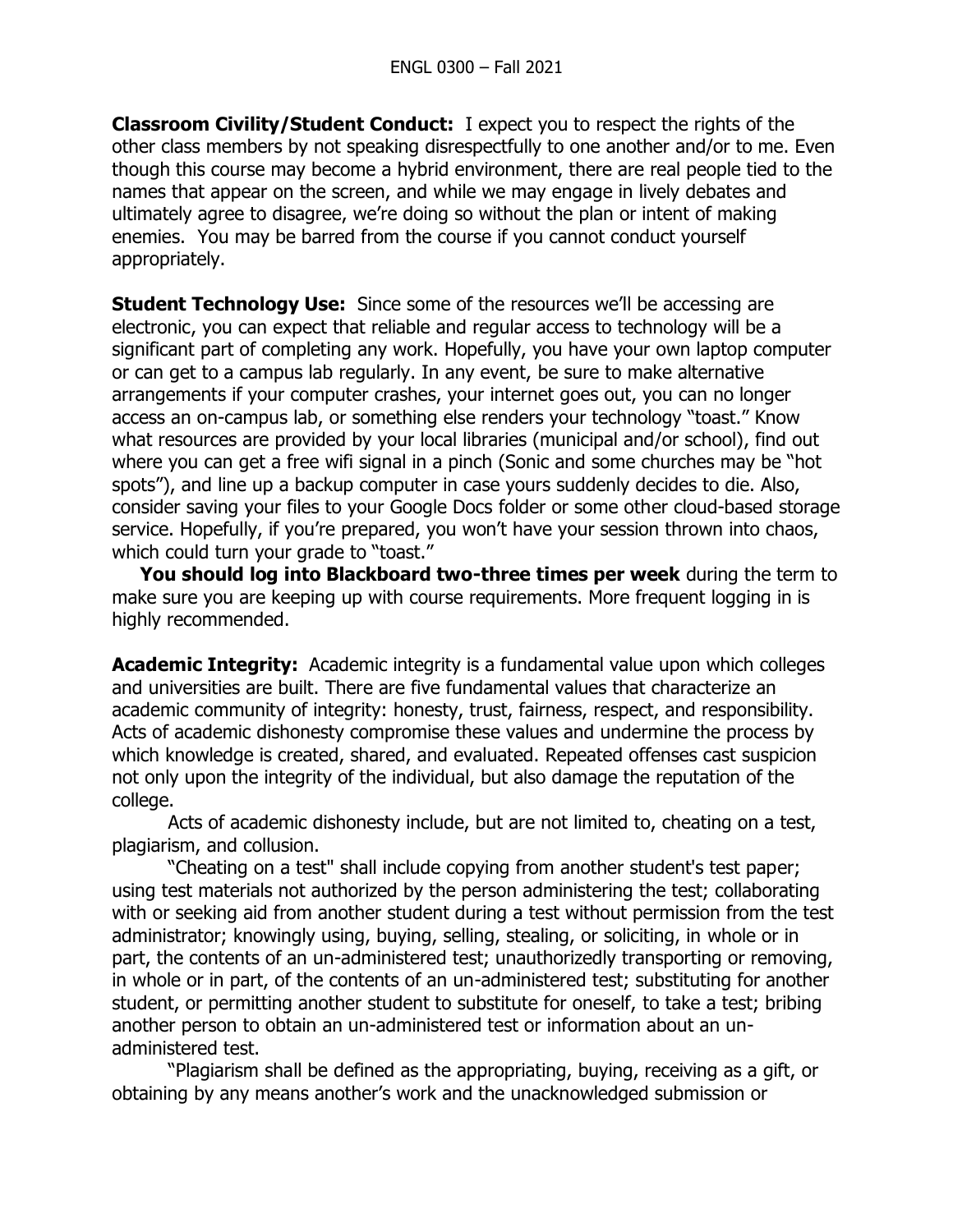incorporation of it in one's own written work. Plagiarism can be interpreted as the knowing or negligent use by paraphrase or direct quotation of the published or unpublished work of another person without full and clear acknowledgement. **Your papers are submitted to plagiarism checking resources provided by Blackboard when you submit them through that tool.**

"Collusion" shall be defined as the unauthorized collaboration with another person in preparing written work for fulfillment of course requirements. Students found to have violated policy FLB Local will be disciplined. Disciplinary action can include but is not limited to receiving a zero on the assignment, receiving a zero for attendance, or receiving a failing grade for the course.

I am always happy to look at drafts and provide feedback for you, so if you need a "professional" eye, come to me!

## **XI. Course Outline/Schedule**

### **Changes to the Syllabus:**

The schedule and content are subject to change at the instructor's discretion

**Monday, 8/23:** Welcome & Course Introduction

**Wednesday, 8/25:** Read through Syllabus Topic of Interest Cards Writing Samples

- **Monday, 8/30:** Brainstorming Techniques Complete Sentences
- **Wednesday, 9/1:** Parts of an Essay Sentence Fragments

## **Monday, 9/6: Labor Day Holiday**

- **Wednesday, 9/8:** Thesis Statements Small group workshops Run-on sentences
- **Monday, 9/13:** Reading Strategies Grammar practice
- **Wednesday, 9/15:** Different academic genres
- **Monday, 9/20:** Review Common Thematic Elements Commas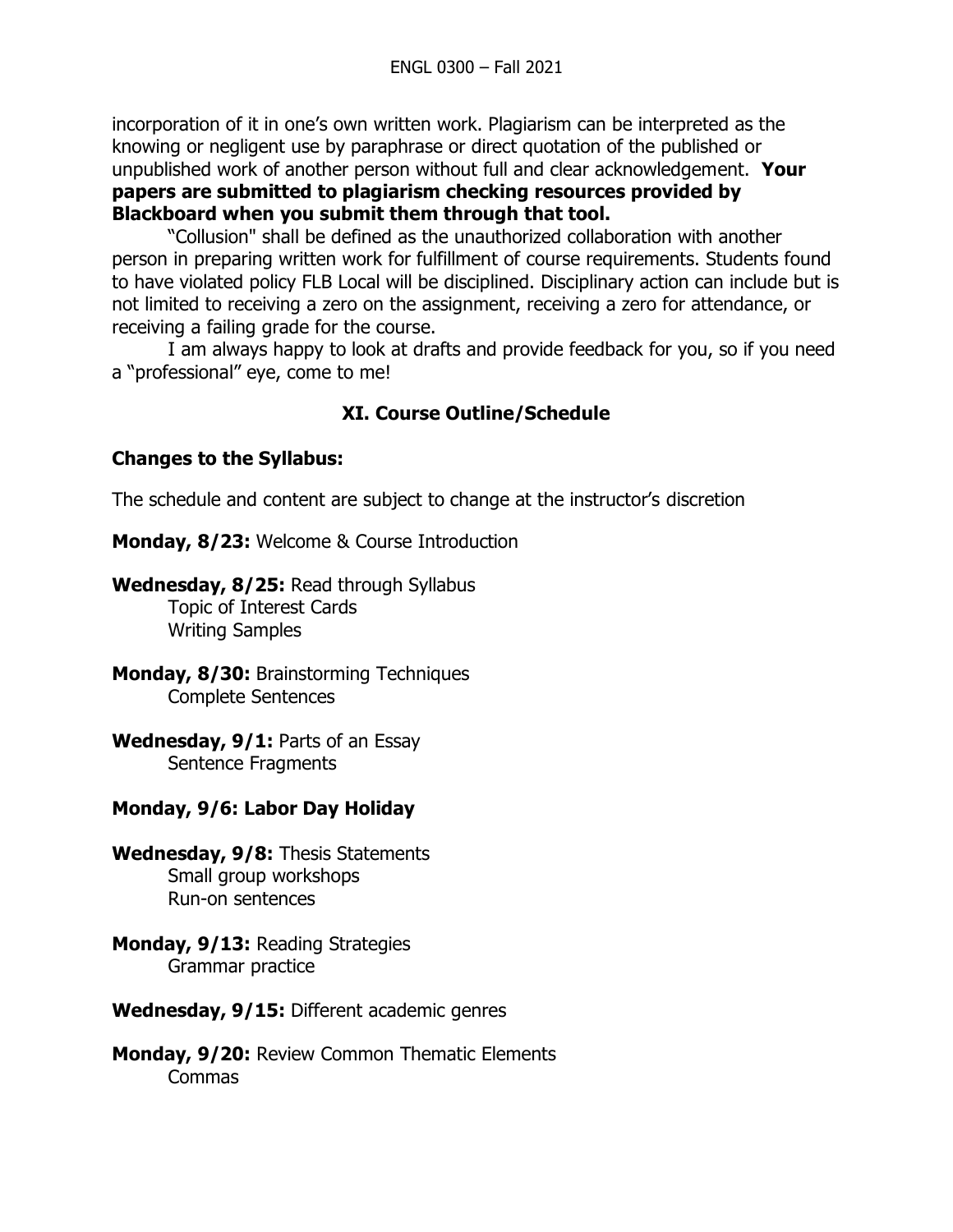**Wednesday, 9/22:** Small group workshops

- **Monday, 9/27:** Grammar clinic
- **Wednesday, 9/29:** Types of Sources
- **Monday, 10/4:** Conducting an Interview Subject-Verb Agreement
- **Wednesday, 10/6:** Ways of Organizing
- **Monday, 10/11:** Plagiarism Basics Quotation Marks
- **Wednesday, 10/13:** Topic Sentences and Transitions
- **Monday, 10/18:** Organization Techniques Apostrophes
- **Wednesday, 10/20:** Practice reading academic articles Practice Other Punctuation, Italics
- **Monday, 10/25:** Quoting, Summarizing, and Paraphrasing Parallelism, Construction Issues
- **Wednesday, 10/27:** Citing Sources, Documentation practice
- **Monday, 11/1:** Small group workshops Grammar clinic
- **Wednesday, 11/3:** Mock Essay
- **Monday, 11/8:** Mock Essay
- **Wednesday, 11/10:** Small group workshops
- **Monday, 11/15:** Grammar Clinic
- **Wednesday, 11/17:** Catch Up
- **Thanksgiving Week: November 22-26**
- **Monday, 11/29:** Final Exam prep
- **Wednesday, 12/1:** Final Exam prep